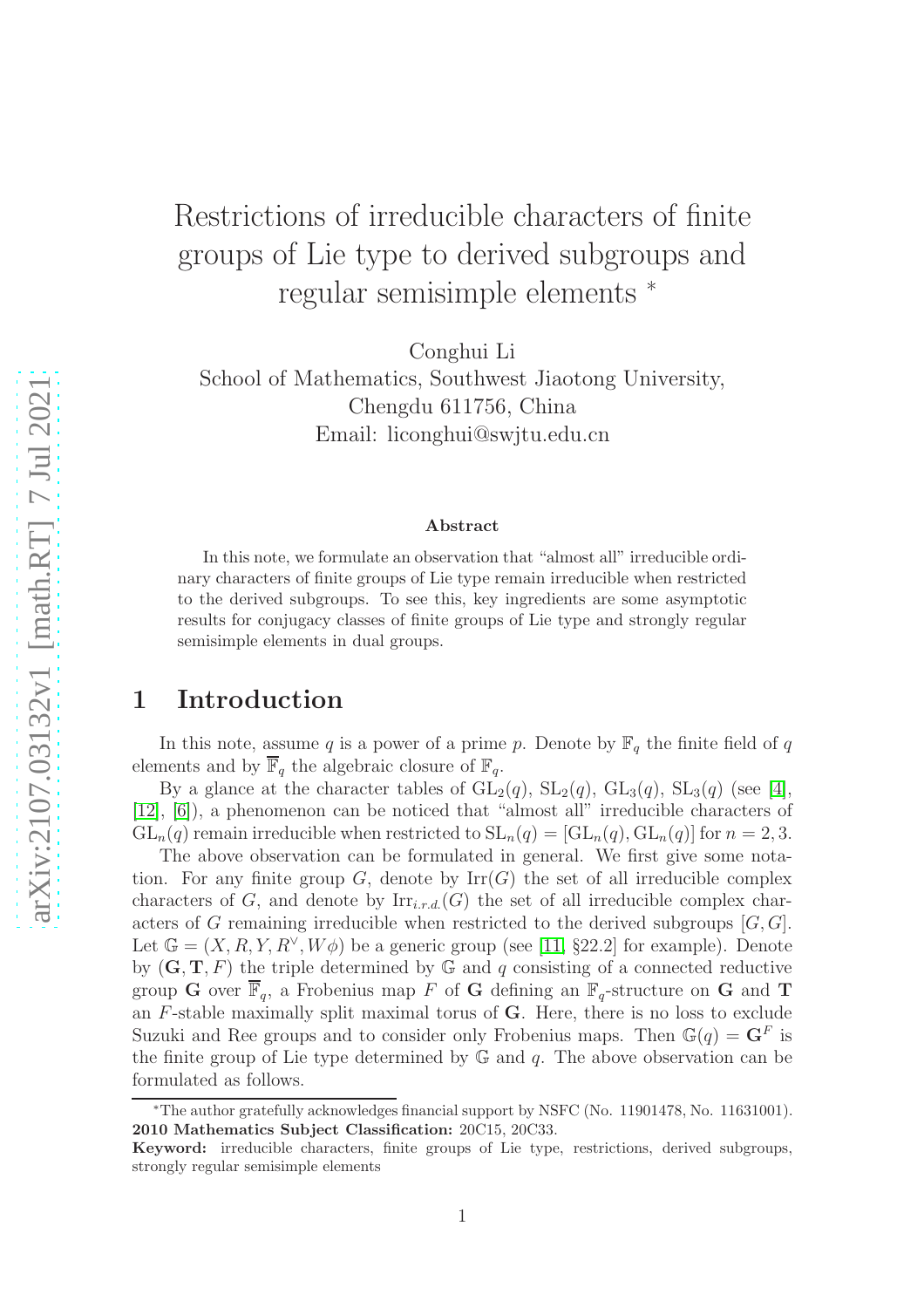<span id="page-1-2"></span>**Theorem 1.** Let  $\mathbb{G} = (X, R, Y, R^{\vee}, W\phi)$  be a generic group. Denote by  $(G, T, F)$ the triple determined by  $\mathbb G$  and q, and set  $\mathbb G(q) = \mathbf G^F$ . Then we have that

$$
\lim_{q \to \infty} \frac{|\operatorname{Irr}_{i.r.d.}(\mathbb{G}(q))|}{|\operatorname{Irr}(\mathbb{G}(q))|} = 1.
$$

A key ingredient is an asymptotic result for strongly regular semisimple elements. For any finite group G, denote by  $Cl(G)$  the set of conjugacy classes of G. Let G bea connected reductive group. Recall that  $(13)$  a semisimple element s of G is (strongly) regular if  $C_{\bf G}(s)$ <sup>°</sup> ( $C_{\bf G}(s)$ ) is a maximal torus of **G**. For a connected reductive group or a finite group of Lie type G, denote by  $Cl(G)<sub>s</sub>, Cl(G)<sub>r,s</sub>$  and  $Cl(G)$ <sub>s.r.s</sub> the set of conjugacy classes of semisimple, regular semisimple and strongly regular semisimple elements of G respectively.

<span id="page-1-0"></span>**Theorem 2.** Let  $\mathbb{G} = (X, R, Y, R^{\vee}, W\phi)$  be a generic group and denote by l the rank of the root datum  $(X, R, Y, R^{\vee})$ . Denote by  $(G, T, F)$  the triple determined by  $\mathbb G$  and q, and set  $\mathbb G(q) = \mathbf G^F$ . Then we have that

$$
\lim_{q \to \infty} \frac{|Z(\mathbf{G})^{\circ F}|q^l}{|\operatorname{Cl}(\mathbb{G}(q))_{s.r.s}|} = \lim_{q \to \infty} \frac{|Z(\mathbf{G})^{\circ F}|q^l}{|\operatorname{Cl}(\mathbb{G}(q))_{r.s.}|} = \lim_{q \to \infty} \frac{|Z(\mathbf{G})^{\circ F}|q^l}{|\operatorname{Cl}(\mathbb{G}(q))_s|} = 1.
$$

Next is an asymptotic result for numbers of conjugacy classes of finite groups of Lie type.

<span id="page-1-1"></span>**Theorem 3.** Let  $\mathbb{G} = (X, R, Y, R^{\vee}, W\phi)$  be a generic group and denote by l the rank of the root datum  $(X, R, Y, R^{\vee})$ . Denote by  $(G, T, F)$  the triple determined by  $\mathbb G$  and q, and set  $\mathbb G(q) = \mathbf G^F$ . Then we have that

$$
\lim_{q \to \infty} \frac{|Z(\mathbf{G})^{\circ F}|q^l}{|\operatorname{Cl}(\mathbb{G}(q))|} = 1.
$$

The result of the above theorem for some classical groups has been included in [\[7\]](#page-8-5). An intuitive explanation of the above theorems is a result in [\[13\]](#page-8-4) claiming that the strongly regular semisimple elements form a dense set in G.

Acknowledgement I am extremely grateful to Professor Meinolf Geck for the suggestion to consider strongly regular semisimple elements.

### 2 Proofs

For a connected reductive group  $\bf{G}$  with a Frobenius map  $F$ , we denote by  $\text{Cl}(\mathbf{G})_s^F$ ,  $\text{Cl}(\mathbf{G})_{r,s}^F$  and  $\text{Cl}(\mathbf{G})_{s,r,s}^F$  the set of F-stable conjugacy classes of semisimple, regular semisimple and strongly regular semisimple elements of G respectively.

Proof of Theorem [2.](#page-1-0) Keep the notation in Theorem 2. Our proof is divided into three steps, first two of which use some arguments in [\[2,](#page-8-6) Chapter 3]. Set  $W =$  $N_{\mathbf{G}}(\mathbf{T})/\mathbf{T}$ . Denote by  $\mathbf{T}/W$  the set of W-orbits on T. By [\[2,](#page-8-6) 3.7.2], Cl( $\mathbf{G})_s^F$  is in bijection with the set  $(T/W)^F$  of F-stable W-orbits on T, and by [\[2,](#page-8-6) Theorem 3.7.6(i)],  $| \text{Cl}(G)_{s}^{F} | = |Z(G)^{\circ F}| q^{l}.$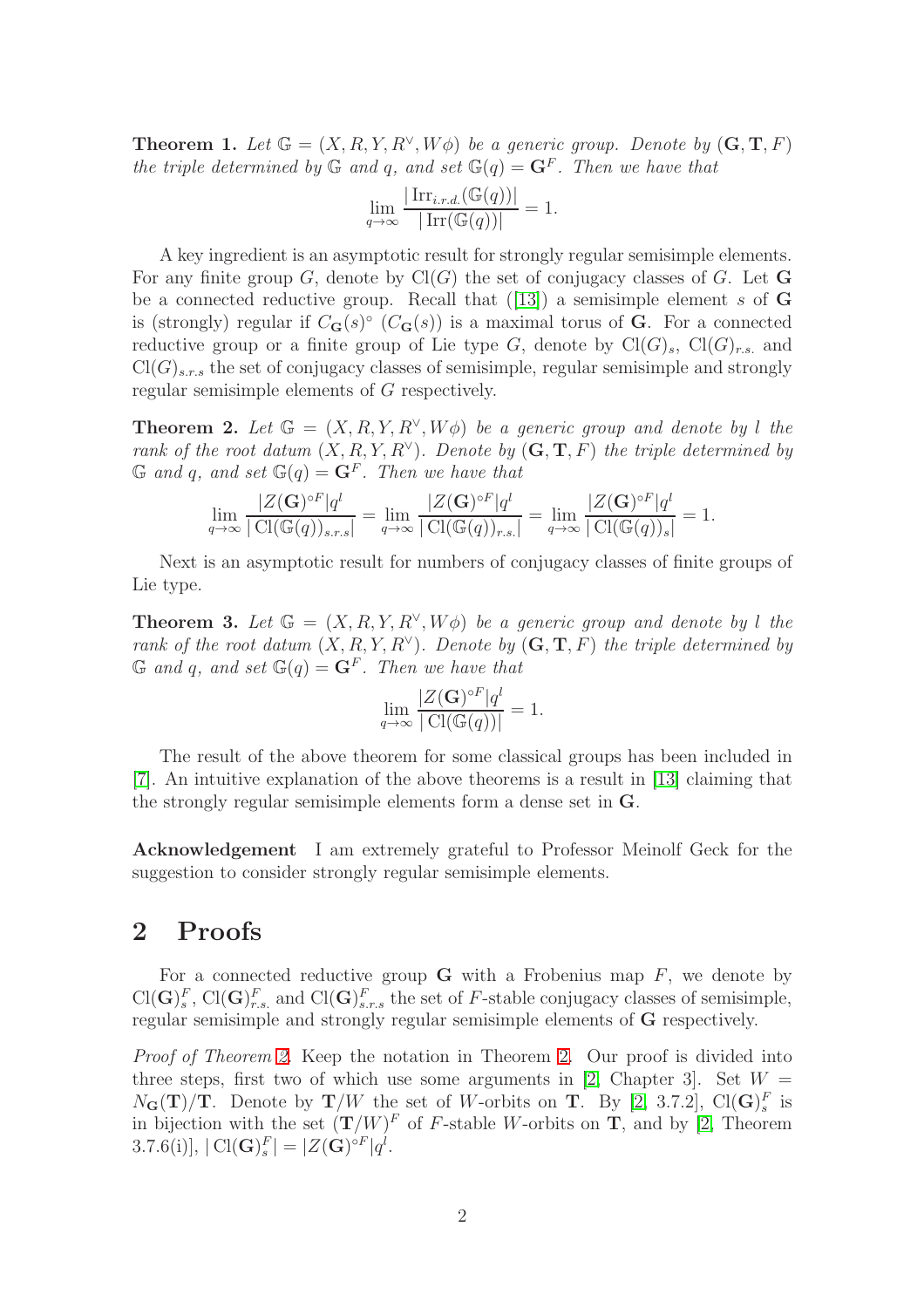Step 1. We first show that

$$
\lim_{q \to \infty} \frac{|Z(\mathbf{G})^{\circ F}|q^l}{|\operatorname{Cl}(\mathbf{G})^F_{r.s.}|} = 1.
$$

Set

 $A = \{ t \in \mathbf{T} \mid F(t) = t^w \text{ for some } w \in W \text{ and } \alpha(t) = 1 \text{ for some } \alpha \in R \}.$ 

For any  $\alpha \in R$  and  $w \in W$ , denote by  $\alpha^{\langle w\phi \rangle}$  the  $\langle w\phi \rangle$ -orbit of  $\alpha$  in  $X(\mathbf{T})$ . Then we claim that  $A = \bigcup_{w \in W} \bigcup_{\alpha \in R} (\bigcap_{\beta \in \alpha^{(w\phi)}} \text{Ker }\beta)^{wF}$ . First, assume  $t \in A$ , then there is  $w \in W$  and  $\alpha \in R$  such that  $\psi F(t) = t$  and  $\alpha(t) = 1$ . In particular,  $t \in \text{Ker }\alpha$ . Then  $\alpha^{wF}(t) = \alpha({}^wF(t)) = \alpha(t) = 1$ . Since F acts on  $X(T)$  as  $q\phi$ ,  $(\alpha^{w\phi}(t))^q = 1$  and thus  $\alpha^{w\phi}(t) = 1$ . So  $t \in \text{Ker}(\alpha^{w\phi})$ . On the other hand, the same argument shows that  $\bigcap_{\beta \in \alpha \langle w\phi \rangle}$  Ker  $\beta$  is stable under the action of  $wF$ .

Note that  $W$  acts on  $A$  and  $F$ -stable conjugacy classes of non-regular semisimple elements of  $G$  are in bijection with W-orbits on  $A$ . Then it suffices to prove that

$$
\lim_{q \to \infty} \frac{|A/W|}{|Z(\mathbf{G})^{\circ F}|q^l} = 0.
$$

As in [\[2,](#page-8-6) 3.7.4], the number of W-orbits on  $A$  is

$$
\sum_{t \in A} \frac{|W_t|}{|W|} = \frac{1}{|W|} \sum_{t \in A} \sum_{w \in W, t^w = t} 1 = \frac{1}{|W|} \sum_{t \in A} \sum_{w \in W, t^w = F(t)} 1
$$

$$
= \frac{1}{|W|} \sum_{w \in W} \sum_{t \in A, t^w = F(t)} 1 \le \frac{1}{|W|} \sum_{w \in W} \sum_{\alpha \in R} |(\bigcap_{\beta \in \alpha \langle w \phi \rangle} \text{Ker } \beta)^{wF}|.
$$

Now, we estimate  $\begin{array}{c} \hline \end{array}$  $(\bigcap_{\beta \in \alpha^{\langle w\phi\rangle}} \text{Ker}\,\beta)^{wF}$ . Set  $\mathbf{S} = \bigcap_{\beta \in \alpha^{\langle w\phi\rangle}} \text{Ker}\,\beta$  and  $\mathbf{S}_0 = \mathbf{S} \cap [\mathbf{G},\mathbf{G}].$ Since  $\mathbf{T} = Z(\mathbf{G})^{\circ}(\mathbf{T} \cap [\mathbf{G}, \mathbf{G}])$  and  $Z(\mathbf{G})^{\circ} \subseteq \mathbf{S}$ ,  $\mathbf{S} = Z(\mathbf{G})^{\circ} \mathbf{S}_0$ . Let  $L(\alpha)$  be the subgroup of  $X(\mathbf{T})$  generated by  $\alpha^{\langle w\phi\rangle}$ . Then by [\[1,](#page-8-7) (1.7)],  $X(\mathbf{S/S}^{\circ}) \cong (X(\mathbf{T})/L(\alpha))_{p'}$ . So  $|S/S^{\circ}|$  is bounded by the root datum  $(X, R, Y, R^{\vee})$  and independent of q. By Lang-Steinberg Theorem,  $S^{wF}/S^{wF} \cong (S/S^{\circ})^{wF}$ . Thus  $|S^{wF}/S^{\circ wF}|$  is bounded by the root datum  $(X, R, Y, R^{\vee})$  and independent of q. By [\[4,](#page-8-0) Proposition 4.4.9],

$$
|\mathbf{S}_0^{\circ wF}| = \left| \det_{X(\mathbf{S}_0^{\circ})}(wF - 1) \right| = \left| \det_{X(\mathbf{S}_0^{\circ})}(q - (w\phi)^{-1}) \right|;
$$

here note that  $det(w)$  and  $det(\phi)$  are signs. Note that  $S^{\circ} = Z(G)^{\circ}S^{\circ}_0$  since the dimensions of these two tori are equal, then by the arguments in the proof of  $[2,$ Proposition 3.3.7],  $|\mathbf{S}^{\circ wF}| = |(Z(\mathbf{G})^{\circ F}||\mathbf{S}_0^{\circ wF}|$ . Thus we have that

$$
|\mathbf{S}^{wF}|\leq c\left|(Z(\mathbf{G})^{\circ F}|\left|\mathrm{det}_{X(\mathbf{S}_0^{\circ})}(q-(w\phi)^{-1})\right|\right)
$$

for some constant c determined by the root datum  $(X, R, Y, R<sup>\vee</sup>)$  and independent of q. Since the rank of  $S_0^{\circ}$  is strictly less than  $l, |\mathbf{S}^{wF}| \leq c |(Z(\mathbf{G})^{\circ})^F| f(q)$ , where  $f(q)$  is a polynomial in q of degree strictly less than l with coefficients bounded by the root datum  $(X, R, Y, R^{\vee})$  and  $\phi$ . Thus our assertion follows.

Step 2. Next we use the same arguments again to show that

$$
\lim_{q \to \infty} \frac{|Z(\mathbf{G})^{\circ F}|q^l}{|\operatorname{Cl}(\mathbf{G})^F_{s.r.s.}|} = 1.
$$

Set

$$
B = \left\{ t \in \mathbf{T} \mid F(t) = t^w \text{ for some } w \in W \text{ and } {}^{w'}\!t = t \text{ for some } w' \in W \right\}.
$$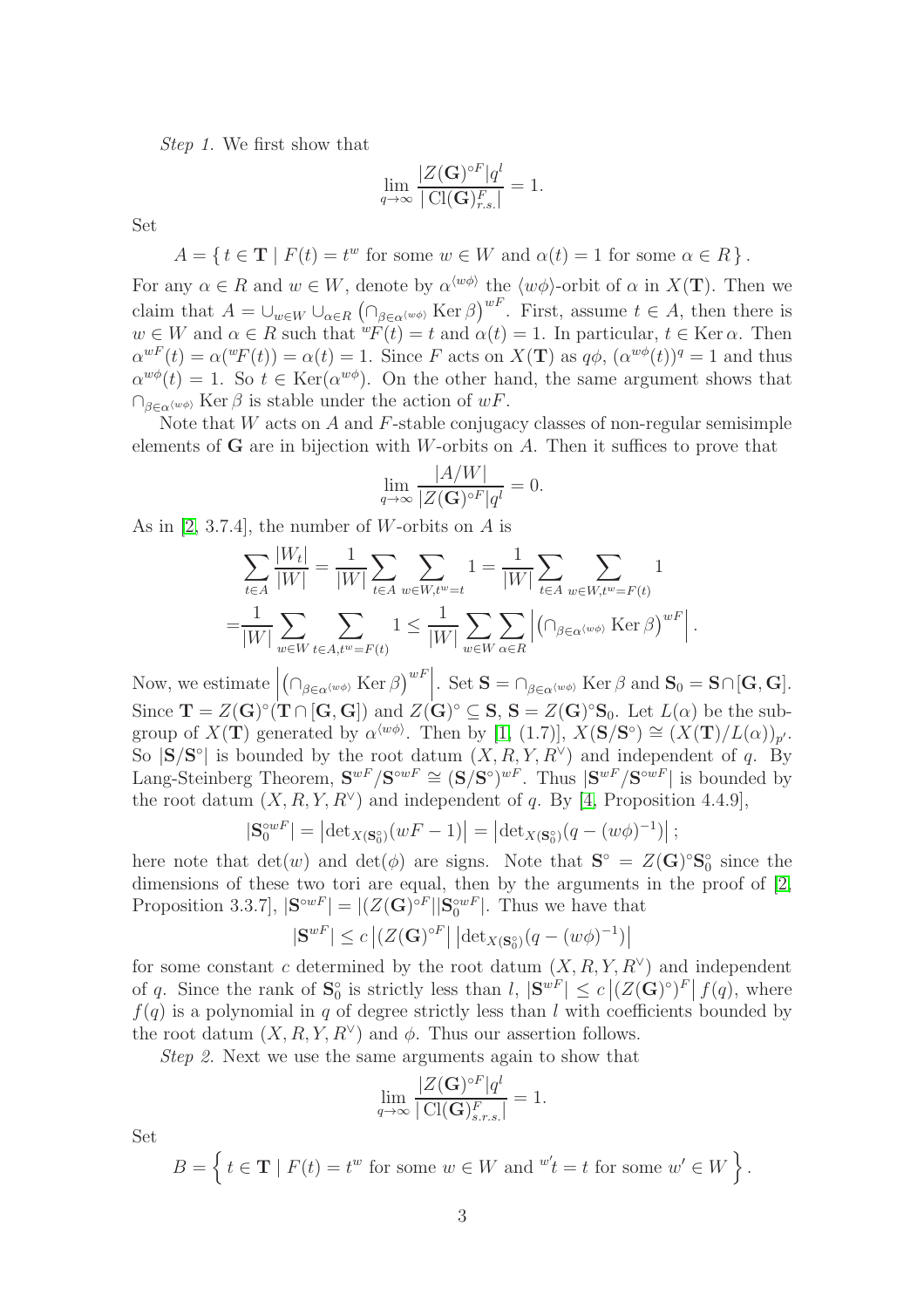For any  $w' \in W$  and  $w \in W$ , we denote by  $w'^{\langle w\phi \rangle}$  the  $\langle w\phi \rangle$ -orbit of w'. Since F and  $\phi$  act on W in the same way, we can show as in step 1. that  $B = \bigcup_{w \in W} \bigcup_{w' \in W}$  $(\bigcap_{w''\in w'^{\langle w\phi\rangle}}\mathbf{T}^{w''}\big)^{wF}$ . Note that W acts on B and F-stable conjugacy classes of non strongly regular semisimple elements in G are in bijection with W-orbits on  $A \cup B$ . Then by *Step 1*. it suffices to prove that

$$
\lim_{q\to\infty}\frac{|B/W|}{|Z({\mathbf G})^{\circ F}|q^l}=0.
$$

As before, the number of  $W$ -orbits on  $B$  is

$$
\sum_{t \in A} \frac{|W_t|}{|W|} \le \frac{1}{|W|} \sum_{w \in W} \sum_{w' \in W} \left| \left( \bigcap_{w'' \in w'^{\langle w \phi \rangle}} {\mathbf{T}^{w''}} \right)^{wF} \right|.
$$

Then we estimate  $\left(\cap_{w''\in w'^{\langle w\phi\rangle}}\mathbf{T}^{w''}\right)^{wF}\Big|\text{. Set }\mathbf{S}=\cap_{w''\in w'^{\langle w\phi\rangle}}\mathbf{T}^{w''}$  and  $S^{\perp} = \{ \chi \in X(\mathbf{T}) \mid \chi(x) = 1, \forall x \in \mathbf{S} \}.$ 

So  $X(S) = X(T)/S^{\perp}$  and  $S = S^{\perp \perp} = \{ t \in T \mid \chi(t) = 1, \forall \chi \in S^{\perp} \}$ ; see for example [\[2,](#page-8-6) §1.12]. Note that the number of such S to be considered is finite and depends only on the root datum  $(X, R, Y, R^{\vee})$ . So  $|\mathbf{S}/\mathbf{S}^{\circ}| = |X(\mathbf{T})/\mathbf{S}^{\perp}|_{tor} = |X(\mathbf{T})/\mathbf{S}^{\perp}|_{p'}$  is bounded by the root datum  $(X, R, Y, R^{\vee})$  and independent of q. Then with  $L(\alpha)$ replaced by  $S^{\perp}$ , the assertion follows as in Step 1.

Step 3. Now, since  $C_G(s)$  is connected for any strongly regular semisimple element s of G, the set Cl $(\mathbf{G})_{s,r,s}^F$  corresponds bijectively to the set Cl $(\mathbf{G}^F)_{s,r,s}$ . For any non strongly regular semisimple element  $s \in \mathbf{G}^F$ , the number of  $\mathbf{G}^F$ -conjugacy classes in the **G**-conjugacy class of s is  $|H^1(F, C_G(s)/C_G(s)^\circ)|$  (see for example [\[4,](#page-8-0) Proposition 4.2.14]), thus this number is not greater than  $|C_{\bf G}(s)/C_{\bf G}(s)$ <sup>o</sup> and is bounded by the root datum  $(X, R, Y, R^{\vee})$  and independent of q. Then Theorem [2](#page-1-0) follows from  $[2,$  Theorem 3.7.6(i)] and the above two steps.  $\Box$ 

Proof of Theorem [3.](#page-1-1) Keep the notation in Theorem [3.](#page-1-1) By Jordan decomposition of elements, any  $x \in \mathbf{G}^F$  is of the form  $x = su$  with s semisimple and  $u \in (C_{\mathbf{G}}(s)^{\circ})^F$ ; for regular semisimple element s of  $G^F$ , u can only be 1. For non-regular semisimple element s of  $G^F$ , the number of unipotent classes in  $(C_G(s)^\circ)^F$  is bounded by the root datum  $(X, R, Y, R^{\vee})$  and independent of q. Then Theorem [3](#page-1-1) follows from Theorem [2.](#page-1-0)  $\Box$ 

To prove Theorem [1,](#page-1-2) we need some preparations. Let G be a connected reductive group and  $\tau : G_{sc} \to [G, G]$  be a simply connected covering compatible with the Frobenius maps (denoted both as F) on **G** and  $\mathbf{G}_{sc}$  defining  $\mathbb{F}_q$ -structures. Denote by  $G^*$  the dual group of G and again by F the corresponding Frobenius map on  $\mathbf{G}^*$ . By [\[3,](#page-8-8) (8.19)], there is an isomorphism

$$
Z(\mathbf{G}^*)^F \to \text{Irr}(\mathbf{G}^F/\tau(\mathbf{G}_{sc}^F)), \ z \mapsto \hat{z}.
$$

By [\[11,](#page-8-3) Theorem 24.17], if q is large enough,  $\mathbf{G}_{sc}^{F}$  is perfect, and thus  $\tau(\mathbf{G}_{sc}^{F})$  =  $[\mathbf{G}^F, \mathbf{G}^F]$ . Then there is an isomorphism

<span id="page-3-0"></span>(1) 
$$
Z(\mathbf{G}^*)^F \to \text{Irr}(\mathbf{G}^F/[\mathbf{G}^F, \mathbf{G}^F]), z \mapsto \hat{z}, \text{ when } q \text{ is large enough.}
$$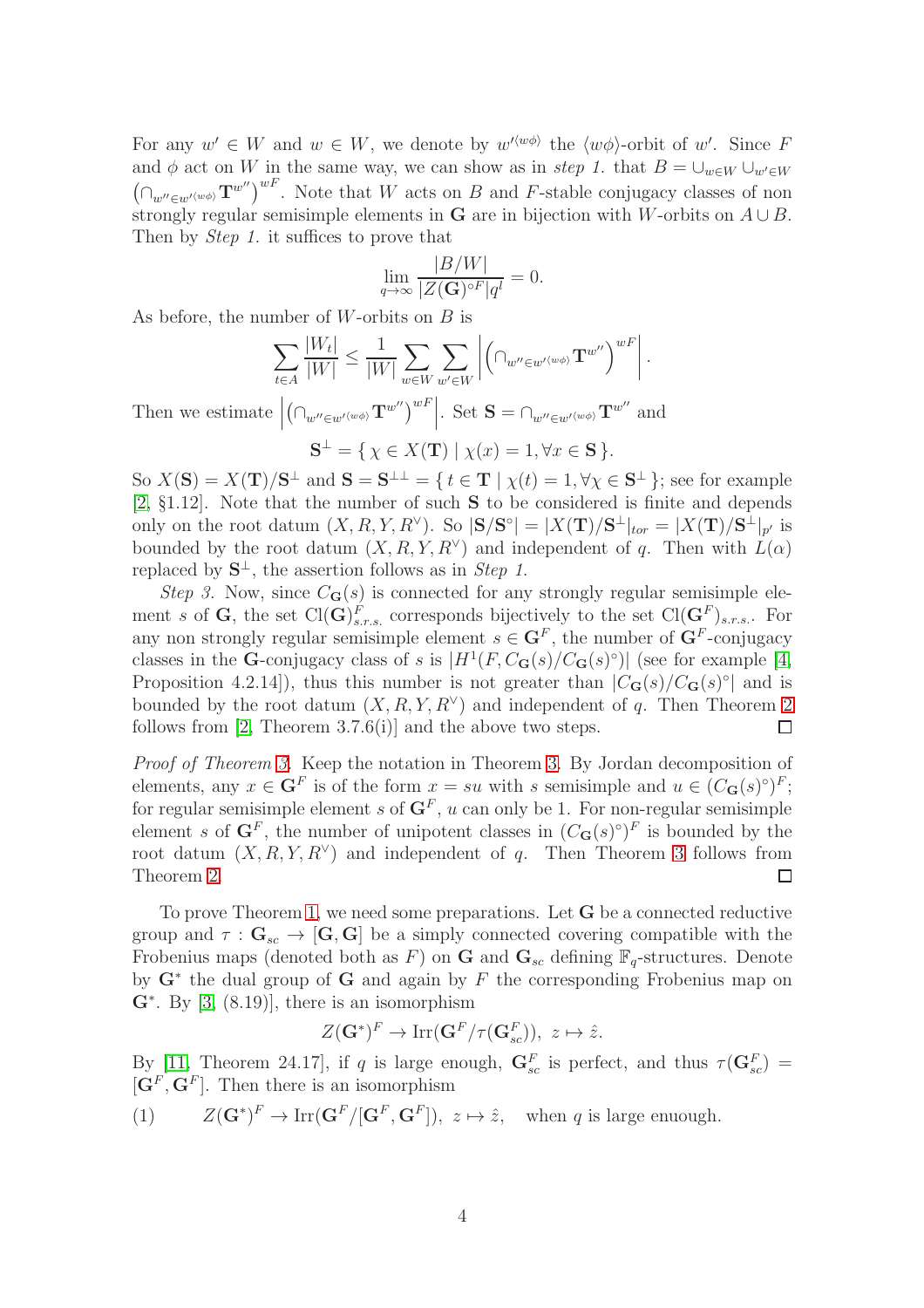<span id="page-4-1"></span>**Lemma 2.1.** Let  $G$  be a connected reductive group with a Frobenius map defining an  $\mathbb{F}_q$ -structure on **G**. Assume q is large enough. Then  $\text{Res}_{[\mathbf{G}^F,\mathbf{G}^F]}^{\mathbf{G}^F}$  is multiplicity free.

*Proof.* By [\[9\]](#page-8-9),  $\operatorname{Res}^{G^F}_{[\mathbf{G},\mathbf{G}]^F}$  is multiplicity free. Note also that  $[\mathbf{G}_0^F,\mathbf{G}_0^F] \subseteq [\mathbf{G}^F,\mathbf{G}^F]$ with  $G_0 = [G, G]$  (in fact both derived groups are equal to  $\tau(G_{sc}^F)$  for a simply connected covering  $\tau : \mathbf{G}_{sc} \to \mathbf{G}_0$  when q is assumed to be large enough). Then we may assume that **G** is semisimple. Since  $G<sup>F</sup>$  is isomorphic to a central product of some  $\mathbf{G}_i^{F_i}$  with  $\mathbf{G}_i$  a simple algebraic group and  $F_i$  a Frobenius map on  $\mathbf{G}_i$ , we may assume furthermore that  $G$  is a simple algebraic group (in fact we may even assume **G** is of type D). Let  $\tau : \mathbf{G}_{sc} \to \mathbf{G}$  be a simply connected covering. Since q is large enough,  $\mathbf{G}_{sc}^{F}$  is perfect, thus  $\tau(\mathbf{G}_{sc}^{F}) = [\mathbf{G}^{F}, \mathbf{G}^{F}]$  as above. If  $\mathbf{G}$  is not of adjoint type,  $\mathbf{G}^F/[\mathbf{G}^F,\mathbf{G}^F]$  is cyclic and the assertion obviously holds. Now, assume G is of adjoint type. Let **G** be a regular embedding of  $\mathbf{G}_{sc}$ , then the map  $\tau$  can be extended to a surjective map  $\tilde{\tau}: \tilde{G} \to G$  with  $\tilde{G}$  a regular embedding of G. In particular, Ker  $\tilde{\tau} = Z(\tilde{G})$  is connected and thus  $G^F = \tilde{\tau}(\tilde{G}^F)$ . Since  $\tau(\tilde{G}_{sc}^F) = [G^F, G^F]$  as q is large enuough, the assertion follows from that  $\operatorname{Res}^{\tilde{\mathbf{G}}_F}_{\mathbf{G}_{sc}}$  is multiplicity free.  $\Box$ 

<span id="page-4-0"></span>**Lemma 2.2.** Let  $\mathbb{G} = (X, R, Y, R^{\vee}, W\phi)$  be a generic group and denote by l the rank of the root datum  $(X, R, Y, R^{\vee})$ . Denote by  $(G, T, F)$  the triple determined by  $\mathbb G$  and q, and set  $\mathbb{G}(q) = \mathbf{G}^F$ . Denote by  $\text{Cl}(\mathbb{G}(q))_{s.r.s}^0$  the subset of  $\text{Cl}(\mathbb{G}(q))_{s.r.s}$  consisting of conjugacy classes of elements s satisfying that zs and s are not conjugate in  $\mathbb{G}(q)$ for any nontrivial  $z \in Z(\mathbb{G}(q))$ . Then we have that

$$
\lim_{q \to \infty} \frac{|Z(\mathbf{G})^{\circ F}|q^l}{|\operatorname{Cl}(\mathbb{G}(q))_{s.r.s}^0|} = 1.
$$

*Proof.* Set  $G_0 = [G, G]$ . Note that if zs and s are conjugate in  $G(q)$  for some  $z \in Z(\mathbb{G}(q))$ , then in fact  $z \in Z(\mathbf{G}_0)$ . We may assume  $s \in \mathbf{T}$ , thus  $zs \in \mathbf{T}$ . Let W be the Weyl group of G with respect to T. Then by [\[2,](#page-8-6) 3.7.1], there is  $w \in W$  such that  $\mathscr{C}_s = zs$ . Note also that each **G**-conjugacy class of strongly regular semisimple elements corresponds to a unique  $\mathbf{G}^F$ -conjugacy class.

Let C be the set of  $t \in \mathbf{T}$  such that  $F(t) = t^w$  for some  $w \in W$  and  $w't = zt$ for some  $w' \in W$  and  $z \in Z(\mathbf{G}_0)^F$ . Then the set B in the proof of Theorem [2](#page-1-0) is a subset of C. For any  $w' \in W$ , denote by  $\mathbf{T}^{(w')}$  the diagonalizable subgroup of T of elements  $t \in \mathbf{T}$  such that  $\psi'_t = zt$  for some  $z \in Z(\mathbf{G}_0)^F$ . Note that  $|Z(\mathbf{G}_0)|$  is finite (and bounded by the root datum  $(X, R, Y, R^{\vee})$  and independent of q). Thus  $\mathbf{T}^{(w')}$ has dimension less than that of T.

As in step 2. of the proof of Theorem [2,](#page-1-0) we have  $C = \bigcup_{w \in W} \bigcup_{w' \in W} \bigl(\bigcap_{w'' \in w'^{(w\phi)}} \mathbf{T}^{(w'')}\bigr)^{wF}$ . Then it suffices to show that

$$
\lim_{q \to \infty} \frac{|C/W|}{|Z(\mathbf{G})^{\circ F}|q^l} = 0.
$$

This can be proved by the same argument of *step 2*. in the proof of Theorem [2.](#page-1-0)  $\Box$ 

Proof of Theorem [1.](#page-1-2) Keep the notation in Theorem 1. Assume  $\iota : G \to \tilde{G}$  is a regular embedding and denote by  $\iota^* : \tilde{G}^* \to G^*$  the corresponding dual map. For convenience, we denote by  $F$  the Frobenius map on all these reductive groups. By Lusztig's theory,  $\text{Irr}(\mathbf{G}^F)$  is a union of Lusztig series  $\mathcal{E}(\mathbf{G}^F,s)$  with s running over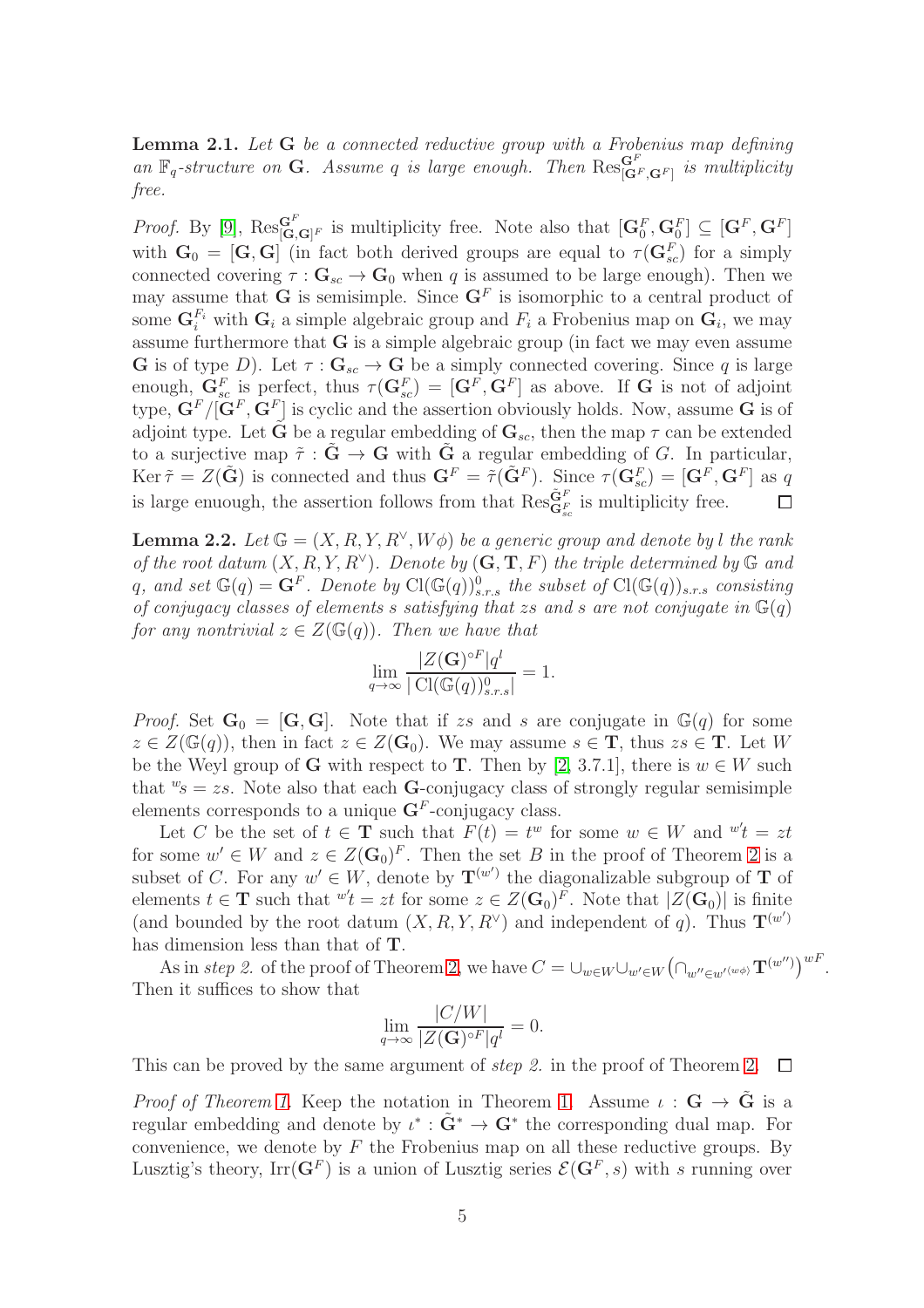a set of representatives of conjugacy classes of semisimple elements of  $\mathbf{G}^{*F}$ . By the proof of [\[9\]](#page-8-9), the characters in  $\mathcal{E}(\mathbf{G}^F, s)$  are irreducible constituents of characters in  $\mathcal{E}(\tilde{\mathbf{G}}^F, \tilde{s})$  with  $s = \iota^*(\tilde{s})$  for some  $\tilde{s} \in \tilde{\mathbf{G}}^*$ . When s is a strongly regular semisimple element of  $G^{*F}$ ,  $C_{G^*}(s)$  is a maximal torus, thus by [\[9\]](#page-8-9) (see also [\[3,](#page-8-8) 15.14]),  $\mathcal{E}(G^F,s)$ is a single point set whose unique element is denoted as  $\chi_s$ . By Lemma [2.2](#page-4-0) and Theorem [3,](#page-1-1) it suffices to prove that  $\operatorname{Res}_{[\mathbf{G}^F,\mathbf{G}^F]}^{\mathbf{G}^F} \chi_s$  is irreducible for any  $s \in (\mathbf{G}^{*F})^0_{s,r,s}$ , where the meaning of  $(\mathbf{G}^{*F})^0_{s.r.s.}$  is as in Lemma [2.2.](#page-4-0)

When q is large enough, we have an isomorphism [\(1\)](#page-3-0). Let  $\chi \in \text{Irr}(\mathbf{G}^F)$ , then by Lemma [2.1](#page-4-1) and Clifford theory,  $\text{Res}_{[\mathbf{G}^F,\mathbf{G}^F]}^{\mathbf{G}^F}\chi$  is irreducible if and only if  $\hat{z}\chi \neq \chi$ for any nontrivial  $z \in Z(\mathbf{G}^*)^F$ . By [\[3,](#page-8-8) (8.20)],  $\hat{z}\chi_s = \chi_{zs}$  for the strongly regular semisimple element s of  $\mathbf{G}^{*F}$ . Thus  $\hat{z}\chi_s = \chi_s$  if and only if zs and s are  $\mathbf{G}^{*F}$ conjugate. But  $s \in (\mathbf{G}^{*F})^0_{s,r,s}$ , so zs and s are not  $\mathbf{G}^{*F}$ -conjugate for any nontrivial  $z \in Z(\mathbf{G}^*)^F$ . So  $\hat{z}\chi_s \neq \chi_s$  for any nontrivial  $z \in Z(\mathbf{G}^*)^F$  and thus  $\text{Res}_{[\mathbf{G}^F,\mathbf{G}^F]}^{\mathbf{G}^F}\chi_s$  is irreducible as required.

**Remark 2.3.** When  $Z(G)$  is connected and  $G_0 = [G, G]$  is of simply connected, we give an explanation for the proofs of Lemma [2.2](#page-4-0) and Theorem [1.](#page-1-2) Set  $G_0 = [G, G]$ and denote by  $\iota : \mathbf{G}_0 \to \mathbf{G}$  the natural embedding. Denote by  $\mathbf{G}^*, \mathbf{G}_0^*$  the dual groups of  $\mathbf{G}, \mathbf{G}_0$  respectively. Let  $\iota^* : \mathbf{G}^* \to \mathbf{G}_0^*$  the dual of  $\iota$ . For convenience, we denote by F the Frobenius map on all these groups compatible with  $\iota$ ,  $\iota^*$  and duality. Then by [\[1,](#page-8-7) Lemme 8.3], the conjugacy class of  $s \in \mathbf{G}^{*F}$  is in Cl $(\mathbf{G}^{*F})^0_{s,r,s}$  if and only if  $\iota^*(s)$  is a strongly regular semisimple element of  $\mathbf{G}_0^{*F}$ . Thus  $\mathcal{E}(\mathbf{G}_0, \iota^*(s))$ is a single set whose unique element  $\chi_{\iota^*(s)}$  can be extended to G and all characters of  $\mathrm{Irr}(\mathbf{G}^F)_{i.r.d.}$  can be obtained in this way.

# 3 An example: general linear and unitary groups

We give a different direct method for the general linear groups and general unitary groups. Let  $GL_n(-q)$  denote  $GU_n(q)$  and  $SL_n(-q)$  denotes  $SU_n(q)$ . Set  $G_n(q) = GL_n(\epsilon q)$  with  $\epsilon = \pm 1$ , then  $[G_n(q), G_n(q)] = SL_n(\epsilon q)$ .

We first recall a parametrization of irreducible characters of  $G_n(q)$ . For an arbitrary field k, denote by  $k[X]$  (Irr( $k[X]$ ), resp.) the set of all polynomials (all monic irreducible polynomials, resp.) over k. For  $\Delta(X) = X^m + a_{m-1}X^{m-1} + \cdots + a_0$ in  $\mathbb{F}_{q^2}[X]$ , define  $\tilde{\Delta}(X) = X^m a_0^{-q} \Delta^q (X^{-1})$ , where  $\Delta^q(X)$  denotes the polynomial whose coefficients are the q-th powers of the corresponding coefficients of  $\Delta(X)$ . Set

$$
\mathcal{F}_0 = \{ \Delta \mid \Delta \in \text{Irr}(\mathbb{F}_q[X]), \Delta \neq X \},
$$
  
\n
$$
\mathcal{F}_1 = \{ \Delta \mid \Delta \in \text{Irr}(\mathbb{F}_{q^2}[X]), \Delta \neq X, \Delta = \tilde{\Delta} \},
$$
  
\n
$$
\mathcal{F}_2 = \{ \Delta \tilde{\Delta} \mid \Delta \in \text{Irr}(\mathbb{F}_{q^2}[X]), \Delta \neq X, \Delta \neq \tilde{\Delta} \},
$$

and  $\mathcal{F} = \mathcal{F}_0$  or  $\mathcal{F}_1 \cup \mathcal{F}_2$  according to  $\epsilon = 1$  or  $-1$ . Denote the map  $\overline{\mathbb{F}}_q^{\times} \to \overline{\mathbb{F}}_q^{\times}$  $\frac{1}{q}$ ,  $\alpha \to \alpha^{\epsilon q}$  as  $F_{\epsilon q}$ . Then any polynomial  $\Gamma \in \mathcal{F}$  can be identified with an orbit of  $\langle F_{\epsilon q} \rangle$ on  $\overline{\mathbb{F}}_a^\times$  $\hat{q}$ . For any semisimple element s in  $G_n(q)$ , denote by  $m_{\Gamma}(s)$  the multiplicity of Γ as an elementary divisor of s. By Lusztig's Jordan decomposition of characters, irreducible characters of  $G_n(q)$  can be parameterized by  $G_n(q)$ -conjugacy classes of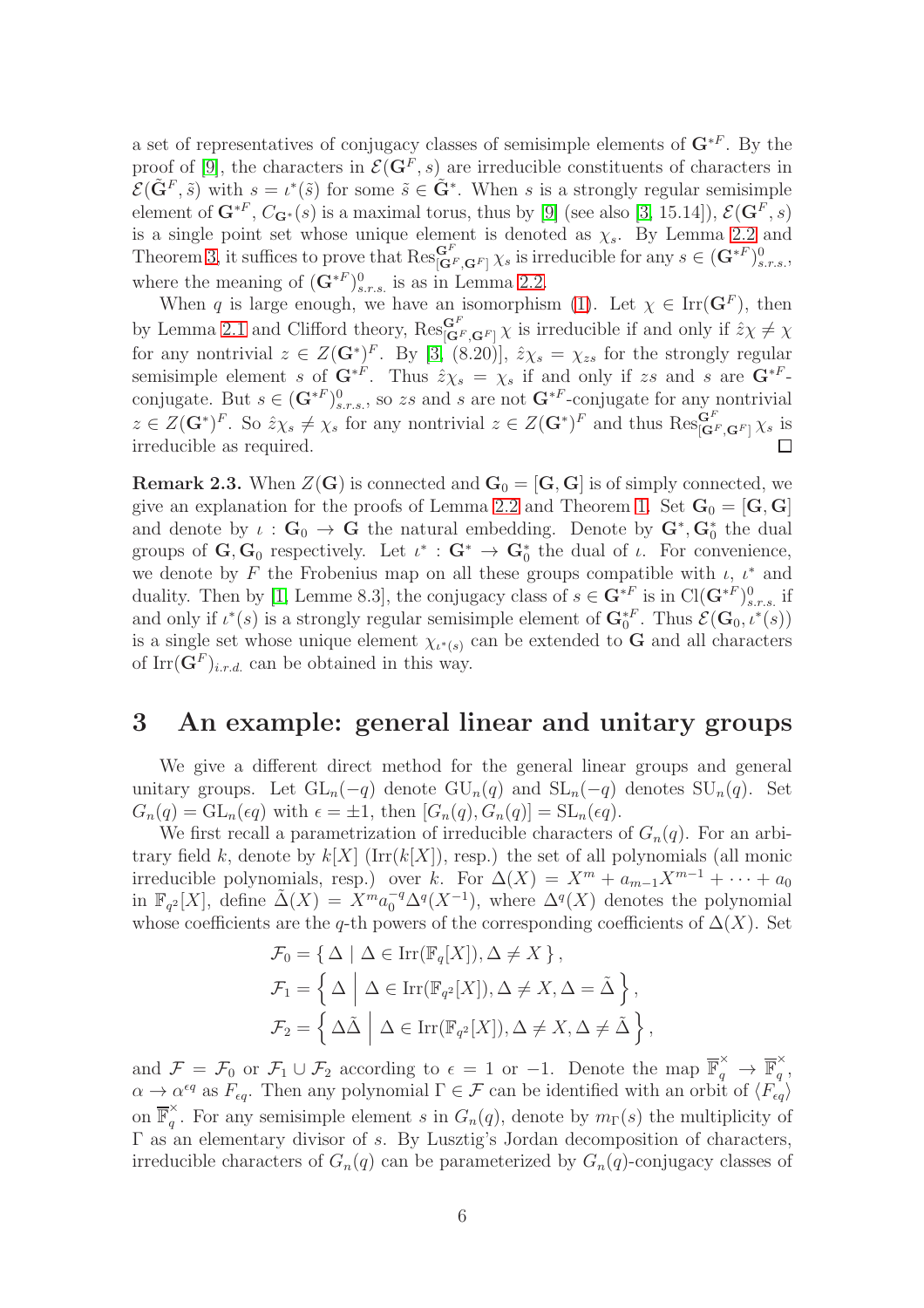pairs  $(s, \lambda)$ , where s is a semisimple element of  $G_n(q)$  and  $\lambda = \prod_{\Gamma} \lambda_{\Gamma}$  with  $\lambda_{\Gamma}$  a partition of  $m_{\Gamma}(s)$ . The character of  $G_n(q)$  corresponding to  $(s, \lambda)$  is denoted by  $χ<sub>s,λ</sub>$ .

Denote by  $\text{Lin}(G_n(q)) = \text{Irr}(G_n(q)/[G_n(q), G_n(q)])$  the set of all linear characters of  $G_n(q)$ . From Clifford theory of irreducible characters and the fact that  $G_n(q)/[G_n(q), G_n(q)]$  is cyclic, we have for any irreducible character  $\chi$  of  $G_n(q)$  that

$$
|\operatorname{Irr}([G_n(q), G_n(q)] | \chi)| = |\{\eta \in \operatorname{Lin}(G_n(q)) | \chi\eta = \chi\}|.
$$

On the other hand, there is an isomorphism

$$
Z(G_n(q)) \to \text{Lin}(G_n(q)), \quad z \mapsto \hat{z}.
$$

We will always dentify  $Z(G_n(q))$  with the set  $\{z \in \overline{\mathbb{F}}_q^{\times}$  $\frac{x}{q}$  |  $z^{q-\epsilon} = 1$  }. For any  $z \in Z(G_n(q))$  and  $\Gamma \in \mathcal{F}$ , denote by  $z\Gamma$  the polynomial in  $\mathcal F$  whose roots are  $z\alpha$ with  $\alpha$  running through all roots of Γ. Then  $m_{z\Gamma}(zs) = m_{\Gamma}(s)$ . By [\[8,](#page-8-10) Theorem 4.7.1 (3)], the above isomorphism can be chosen such that

$$
\hat{z}\chi_{s,\lambda}=\chi_{zs,z\lambda},
$$

where  $z\lambda$  is defined as  $(z\lambda)_{z\Gamma} = \lambda_{\Gamma}$ .

Denote by  $\text{Irr}_k(G_n(q))$  the set of irreducible characters of  $G_n(q)$  stable under the multiplication of the subgroup of  $Z(G_n(q)) \cong \text{Lin}(G_n(q))$  of order k. Let  $c_{n,k}(q)$  $|\operatorname{Irr}_k(G_n(q))|$ . In particular,  $c_n(q) := c_{n,1}(q) = |\operatorname{Irr}(G_n(q))|$ . Fix a generator  $z_k$  of the subgroup of  $Z(G_n(q))$  of order k. We will give an estimate for  $c_{n,k}(q)$  by the same argument in [\[10\]](#page-8-11).

Denote by  $\mathcal{P}(\mathbb{N})$  the set of all partitions of natural numbers (including the empty partition of 0 for convenience). Then it is easy to see that the set  $\text{Irr}_k(G_n(q))$  is in bijection with the set of all partition-valued maps  $\mu : \overline{\mathbb{F}}_q^{\times} \to \mathcal{P}(\mathbb{N})$  satisfying the following conditions:

$$
\sum_{\zeta \in \overline{\mathbb{F}}_q^{\times}} |\mu(\zeta)| = n, \quad \mu(\zeta^{\epsilon q}) = \mu(\zeta) = \mu(z_k \zeta).
$$

For any partition  $\lambda$ , we denote by  $m_i(\lambda)$  the multiplicity of i appearing in  $\lambda$ . For any  $\mu$  as above, let

<span id="page-6-0"></span>
$$
u_i(X) = \prod_{\zeta \in \overline{\mathbb{F}_q}^{\times}} (1 - \zeta X)^{m_i(\mu(\zeta))}.
$$

The polynomial  $u_i \in \overline{\mathbb{F}}_q[X]$  satisfies the following:

(2) 
$$
u_i(0) = 1, \quad u_i(z_k X) = u_i(X), \quad u_i \in \widetilde{\mathcal{F}},
$$

where  $\mathcal{F} = \mathbb{F}_q[X]$  for  $\epsilon = 1$  while  $\mathcal F$  is the set of all polynomials  $\Delta$  in  $\mathbb{F}_{q^2}[X]$  such that  $\alpha^{-q}$  is a root of  $\Delta$  whenever  $\alpha$  is a root of  $\Delta$  for  $\epsilon = -1$ . Then there is a bijection between the set  $\text{Irr}_k(G_n(q))$  and the set of sequences  $u = (u_1, u_2, \dots)$  of polynomials with each  $u_i$  satisfying [\(2\)](#page-6-0) and  $\Sigma$  $i\geqslant 1$  $i \deg u_i = n$ . In fact, for an element g in the conjugacy class corresponding to  $\mu$ , we have

$$
\det(I_n - gX) = \prod_{i \geq 1} u_i(X)^i.
$$

Let  $u = (u_1, u_2, \dots)$  be as above. Denote  $n_i = \deg u_i$  and  $\nu = (1^{n_1}2^{n_2}\cdots)$ , then  $\nu$  is a partition of n. We call  $\nu$  the type of the irreducible character corresponding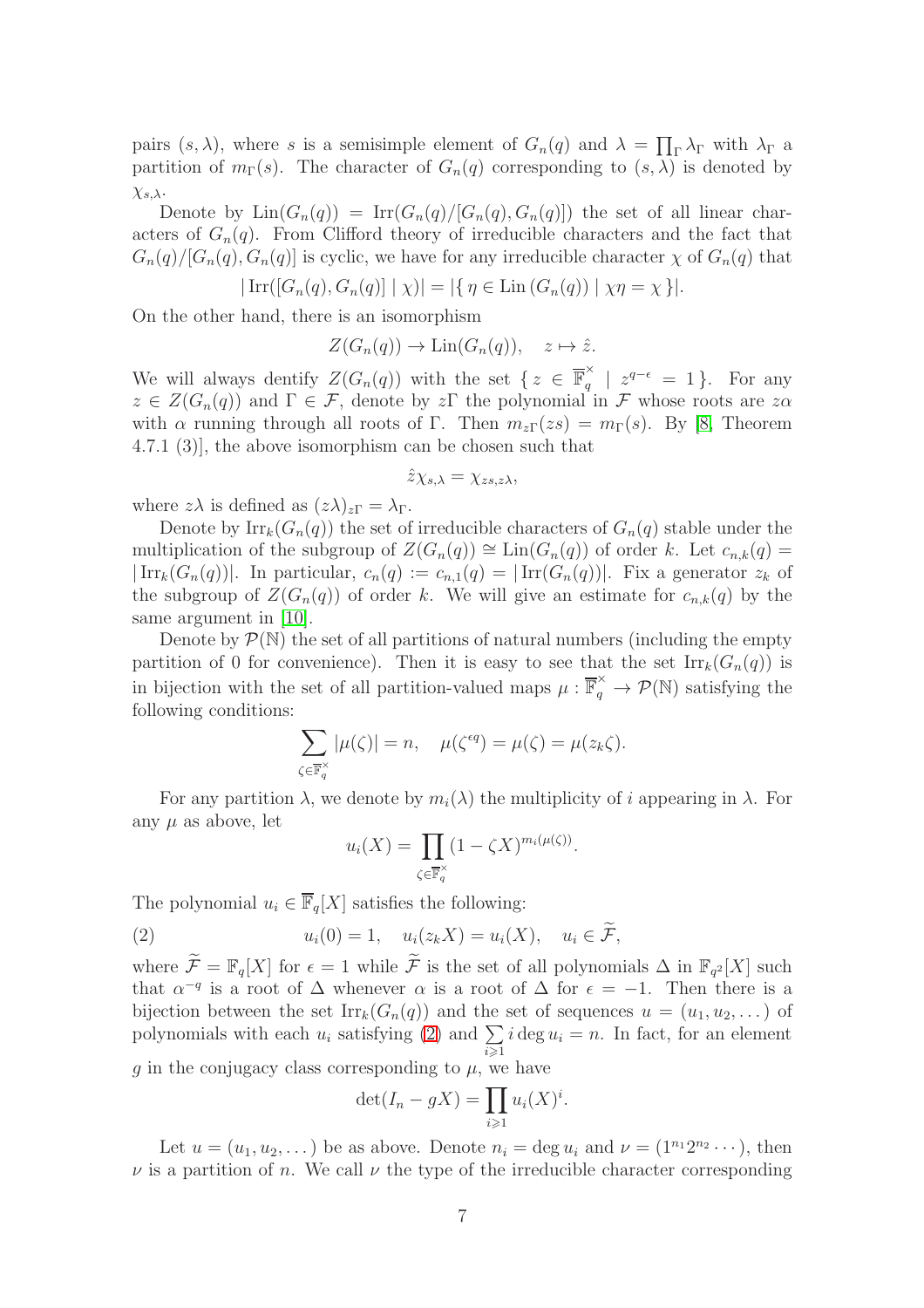to u. Since the polynomials  $u_i(X)$  satisfying  $u_i(z_kX) = u_i(X)$  are exactly those polynomials whose monomials are of the form  $aX^{kj}$ , the number of polynomials  $u_i$ of degree  $n_i$  satisfying [\(2\)](#page-6-0) is:

$$
\begin{cases} 0, & \text{if } k \nmid n_i; \\ 1, & \text{if } n_i = 0; \\ q^{\frac{n_i}{k}} - \epsilon q^{\frac{n_i}{k} - 1}, & \text{if } k \mid n_i > 0. \end{cases}
$$

Consequently, the number  $c_{\nu,k}(q)$  of conjugacy classes in  $C_{n,k}(q)$  of type  $\nu = (1^{n_1}2^{n_2}\cdots)$ is

$$
c_{\nu,k}(q) = \begin{cases} \prod_{n_i>0} \left( q^{\frac{n_i}{k}} - \epsilon q^{\frac{n_i}{k}-1} \right), & \text{if } k \mid n_i \text{ for any } i; \\ 0, & \text{otherwise.} \end{cases}
$$

So we have that

$$
c_{n,k}(q) = \sum_{|\nu|=n} c_{\nu,k}(q) = \sum_{|\nu|=n, k \mid n_i, \forall i} \prod_{n_i>0} \left( q^{\frac{n_i}{k}} - \epsilon q^{\frac{n_i}{k}-1} \right).
$$

In particular,

- (1) if  $k \nmid n$ , we have  $c_{n,k}(q) = 0$ ;
- (2) if k | n, we have  $c_{n,k}(q) = q^{\frac{n}{k}} + f(q)$  with  $f(X) \in \mathbb{Z}[X]$  and  $\deg f(X) < \frac{n}{k}$  $\frac{n}{k}$ .

By the above results,  $c_{n,k}(q) = 0$  if  $k \nmid (n, q - \epsilon)$ ; while if  $k \mid (n, q - \epsilon)$ , we have

$$
c_{n,k}(q) = O(q^{\frac{n}{k}}), \quad q \to \infty.
$$

In particular, we have that  $|\text{Irr}(G_n(q))| = c_n(q) = O(q^n)$ ,  $q \to \infty$ . Denote by  $\text{Irr}_r(G_n(q))$  the set of irreducible characters of  $G_n(q)$  whose restrictions to  $[G_n(q), G_n(q)]$ are reducible. Then if  $(n, q - \epsilon) = 1$ ,  $|\operatorname{Irr}_r(G_n(q))| = 0$ ; while if  $(n, q - \epsilon) > 1$ , we have

$$
|\operatorname{Irr}_r(G_n(q))| = O(q^{\frac{n}{\ell}}), \quad q \to \infty,
$$

where  $\ell$  is the minimal prime dividing  $(n, q - \epsilon)$ . Thus Theorem [1](#page-1-2) for  $G_n(q)$  $GL_n(\epsilon q)$  follows.

Now consider a special case  $GL_{\ell}(\epsilon q)$ , where  $\epsilon = \pm 1$ ,  $GL_{\ell}(-q)$  denotes  $GU_{\ell}(q)$ and  $\ell$  divides  $q - \epsilon$ .

- (i) There are exactly  $q \epsilon$  irreducible characters of  $GL_{\ell}(\epsilon q)$  whose restrictions to  $[\mathrm{GL}_{\ell}(\epsilon q), \mathrm{GL}_{\ell}(\epsilon q)] = \mathrm{SL}_{\ell}(q)$  are not irreducible.
- (ii) Under the action of  $(GL_{\ell}(\epsilon q))$ , these  $q \epsilon$  irreducible characters form  $\ell$  orbits, each of which contains  $(q - \epsilon)/\ell$  irreducible characters; and all characters in each orbit have the same restriction to  $SL(\epsilon q)$ , which is a sum of  $\ell$  irreducible characters of  $SL(\epsilon q)$ .
- (iii) There are exactly  $\ell^2$  irreducible characters of  $SL_{\ell}(\epsilon q)$ ) which can not be extended to  $GL$ <sub> $(\epsilon q)$ </sub>); this number is independent of q.

A byproduct is a generalization of the generating function  $c(t) = \sum_{n=0}^{\infty}$  $n=0$  $c_n(q)t^n$ of  $c_n(q)$  in [\[10\]](#page-8-11) with t an indeterminant. By [\[5\]](#page-8-12) and [10],  $c(t) = \prod_{n=1}^{\infty}$  $r=1$  $1-\epsilon t^r$  $\frac{1-\epsilon t'}{1-qt^r}$ . Let